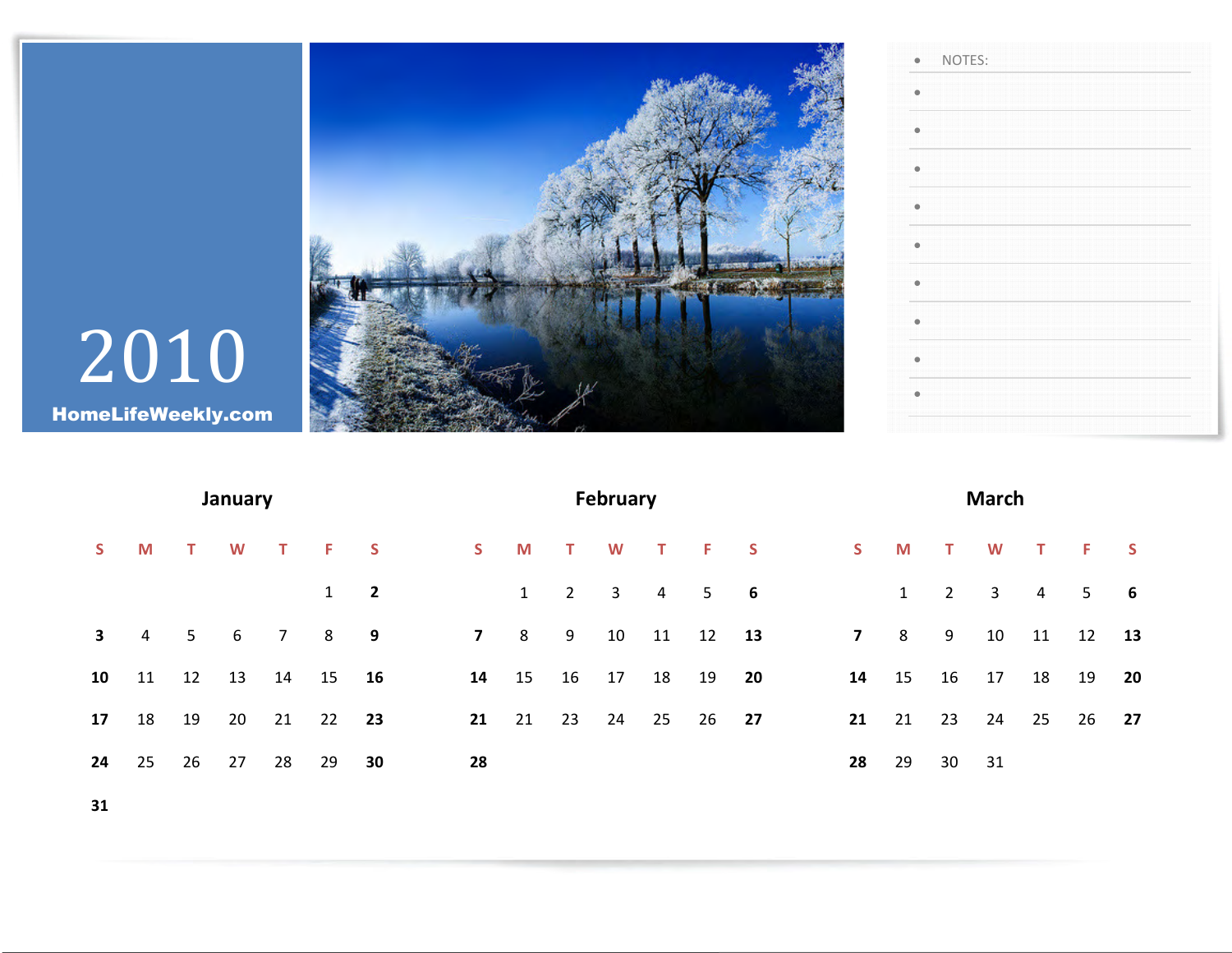

|    |       | <b>April</b>               |                     |             |             |              | May                |          |         | June          |    |                            |   |                         |                |          |      |
|----|-------|----------------------------|---------------------|-------------|-------------|--------------|--------------------|----------|---------|---------------|----|----------------------------|---|-------------------------|----------------|----------|------|
| S. | M     | T W T F S                  |                     |             |             |              |                    |          |         | S M T W T F S |    | S M T W                    |   |                         | T F S          |          |      |
|    |       |                            | $1 \quad 2 \quad 3$ |             |             |              |                    |          | 1       |               |    |                            | 1 | $\overline{\mathbf{2}}$ | $3 \t 4$       |          | $-5$ |
| 4  |       | 5 6 7 8 9 10               |                     |             | $2^{\circ}$ | $3 \qquad 4$ |                    |          | 5 6 7 8 |               | 6  | 7 8 9                      |   |                         |                | 10 11 12 |      |
|    |       | 11  12  13  14  15  16  17 |                     | $9^{\circ}$ |             |              | 10 11 12 13 14 15  |          |         |               |    | 13  14  15  16  17  18  19 |   |                         |                |          |      |
|    | 18 19 | 20 21 22 23 24             |                     |             | 16 17 18 19 |              |                    | 20 21 22 |         |               | 20 | 21                         |   |                         | 22 23 24 25 26 |          |      |
| 25 |       | 26 27 28 29                | 30                  | 23          | 24          |              | 25  26  27  28  29 |          |         |               |    | 27 28 29                   |   | 30                      |                |          |      |
|    |       |                            |                     | 30          | 31          |              |                    |          |         |               |    |                            |   |                         |                |          |      |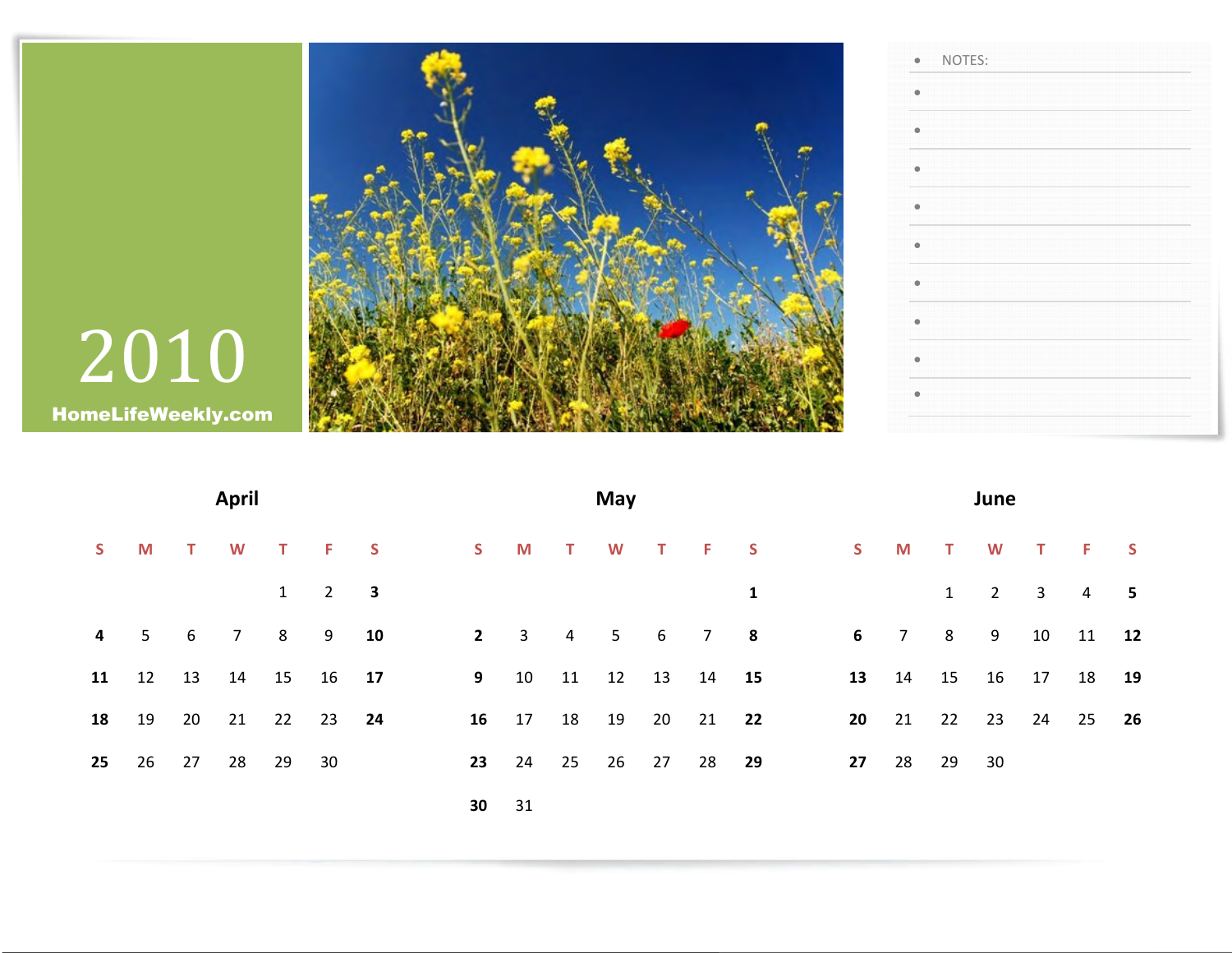

| <b>HomeLifeWeekly.com</b> |
|---------------------------|

|    |                |        | July |                |                |                         |           |             |              | <b>August</b>  |       |               | September |                |              |              |     |             |                     |                |
|----|----------------|--------|------|----------------|----------------|-------------------------|-----------|-------------|--------------|----------------|-------|---------------|-----------|----------------|--------------|--------------|-----|-------------|---------------------|----------------|
| S. | M              | $\top$ | W    | $\mathbf{T}$   | F.             | $\overline{\mathbf{S}}$ | S         | M           | $-$ T $-$    | W              |       | T F S         |           | S              | $\mathbf{M}$ | $\mathbf{T}$ | W   | $\top$      | $\sim$ F $_{\odot}$ | <b>S</b>       |
|    |                |        |      | $1 \quad$      | $\overline{2}$ | $\overline{\mathbf{3}}$ | $1 \quad$ | $2^{\circ}$ | $\mathbf{3}$ | $\overline{4}$ |       | $5 \t 6 \t 7$ |           |                |              |              | 1   | $2^{\circ}$ | $\mathbf{3}$        | $\overline{4}$ |
| 4  | 5 <sub>1</sub> | 6      | 7    | 8 <sup>2</sup> |                | 9 10                    | 8         | 9           | 10           | 11             | 12    | 13            | 14        | 5 <sub>1</sub> | 6            |              | 7 8 | 9           | 10                  | 11             |
| 11 | 12             | 13     | 14   | 15             |                | 16 17                   | 15        | 16          | 17           | 18             | 19    | 20            | 21        | 12             | 13           | 14           | 15  |             | 16 17               | 18             |
| 18 | 19             | 20     | 21   | 22             | 23 24          |                         |           | 22 23       | 24           |                | 25 26 | 27            | 28        | 19             |              | 20 21        | 22  | 23          | 24                  | 25             |
| 25 | 26             | 27     | 28   | 29             | 30             | 31                      | 29        | 30          | 31           |                |       |               |           | 26             | 27           | 28           | 29  | 30          |                     |                |